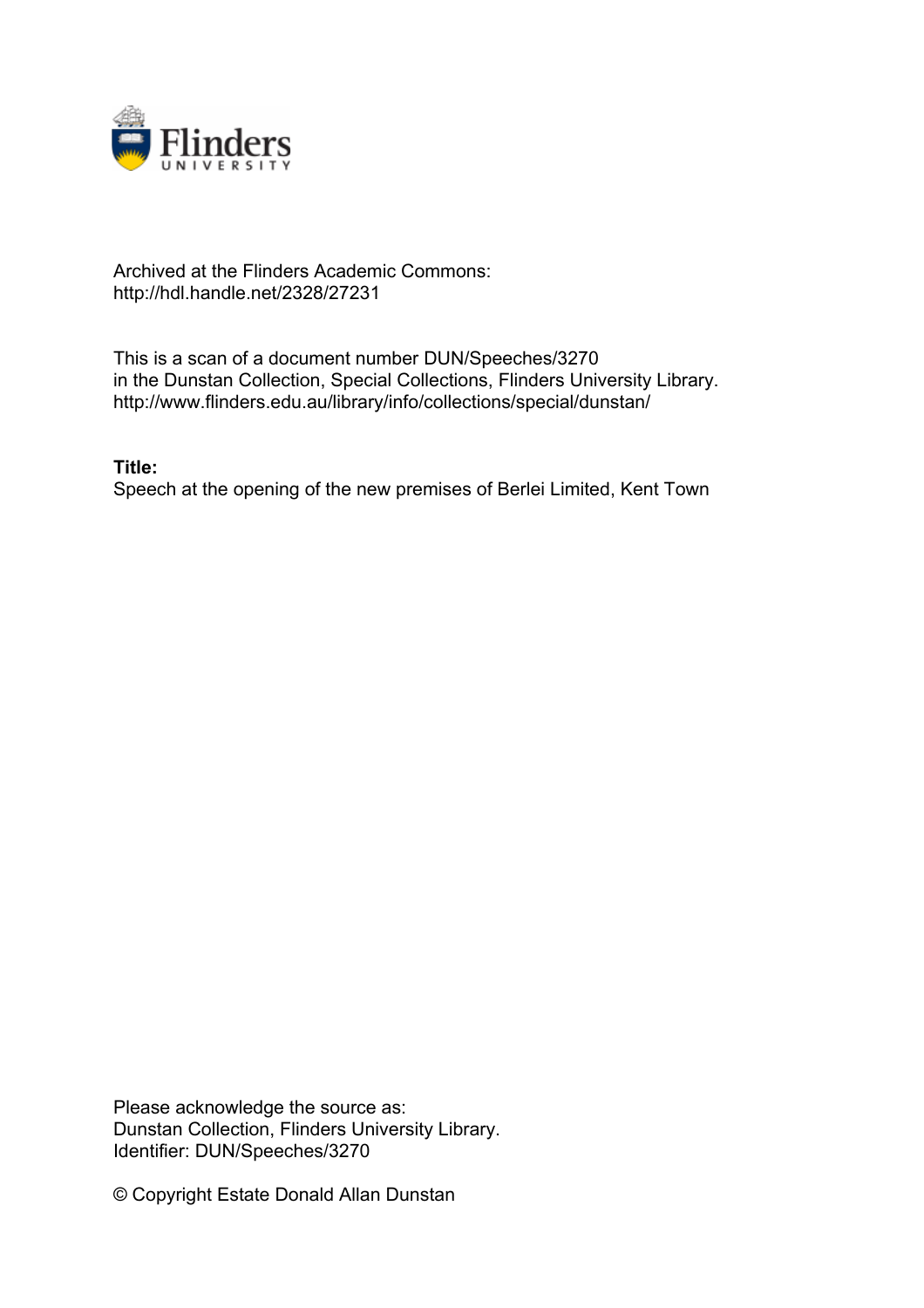## SPEECH BY THE PREMIER. HON. DON DUNSTAN. G.C.. M.P., AT THE OPENING OF THE NEW PREMISES OF BERLKI LINITED, KENT TOWN. MONDAY. 11TH DECEMBER. 1967.

**MR. CHAIRMAN, DISTINGUISHED GUESTS, ETC.** 

THANK YOU FOR INVITING MB TO OPEN THESE NEW PREMISES OF BERLEI LIMITED AT KENT TOWN.

I AH PLEASED TO PERFORM THIS CEREMONY BECAUSE NOT ONLY DOES IT KARK A NEW INVESTMENT IN MY ELECTORATE, BUT I BELIEVE IT IS THE FIRST INVESTMENT IN SOUTH AUSTRALIA BY A MANUFACTURER OF CORSETRY. THIS IS, OF COURSE, A SUBJECT ON WHICH I DO NOT CLAIM ANY EXPERT KNOWLEDGE. HOWEVER, I AM PLEASED TO KNOW THAT RETAILERS IN SOUTH AUSTRALIA WILL HAVE THE BENEFITS THAT THIS MODERN SHOWROOM AND WAREHOUSE WILL PROVIDE FOR THEM, AND, AS A RESULT, MLL BE IN A POSITION TO CONTINUE THE BEST SERVICE POSSIBLE TO THEIR LADY CUSTOMERS THROUGHOUT THE STATE,

I CONGRATULATE BBRLSI LIMITED ON ITS D3CI8I0N TO INVEST IN SOOTH AUSTRALIA. ALTHOUGH THE COMPANY WILL STILL CONTINUE

## **PAGE 2.**

ITS MANUFACTURING ACTIVITIES IN NEW SOUTH WALES, THE FACT THAT THEY HAVE INVESTED IN A BUILDING TO PROVIDE AN OFFICE SHOWROOM AND WAREHOUSE IN SOUTH AUSTRALIA IS INDICATIVE OF THEIR REALIZATION THAT SOUTH AUSTRALIA IS THE CENTRAL STATE OF THE COMENTE AND IS IDEALLY PLACED TO SERVE THE EXPANDING EARKETS NOT ONLY IN SOUTH AUSTRALIA BUT IN WESTERN AUSTRALIA AND SIMILARLY IN THE EASTERN STATES. BECAUSE OF ITS LOCATION AND THB EXISTENCE OF EFFICIENT TRANSPORT SERVICES, WE ARE ALREADY SERVING THE NATIONAL MARKET IN MANY COMMODITIES. WHEN THE ADVANTAGES OF INDUSTRIAL HARMONY, LOW-COST ESTABLISHMENT STRUCTURE AND GENERAL STABILITY ARE ADDED TO THE FEATURES OF LOCATION AND TRANSPORT, THERE IS NO DOUBT THAT SOUTH AUSTRALIA WILL CONTINUE TO ATTRACT THE ATTENTION OF COMPANIES BASED IN THE EASTERN STATES WHEN THEY PLAN EXTENSIONS OF THEIR ACTIVITIES. FOR THOSE